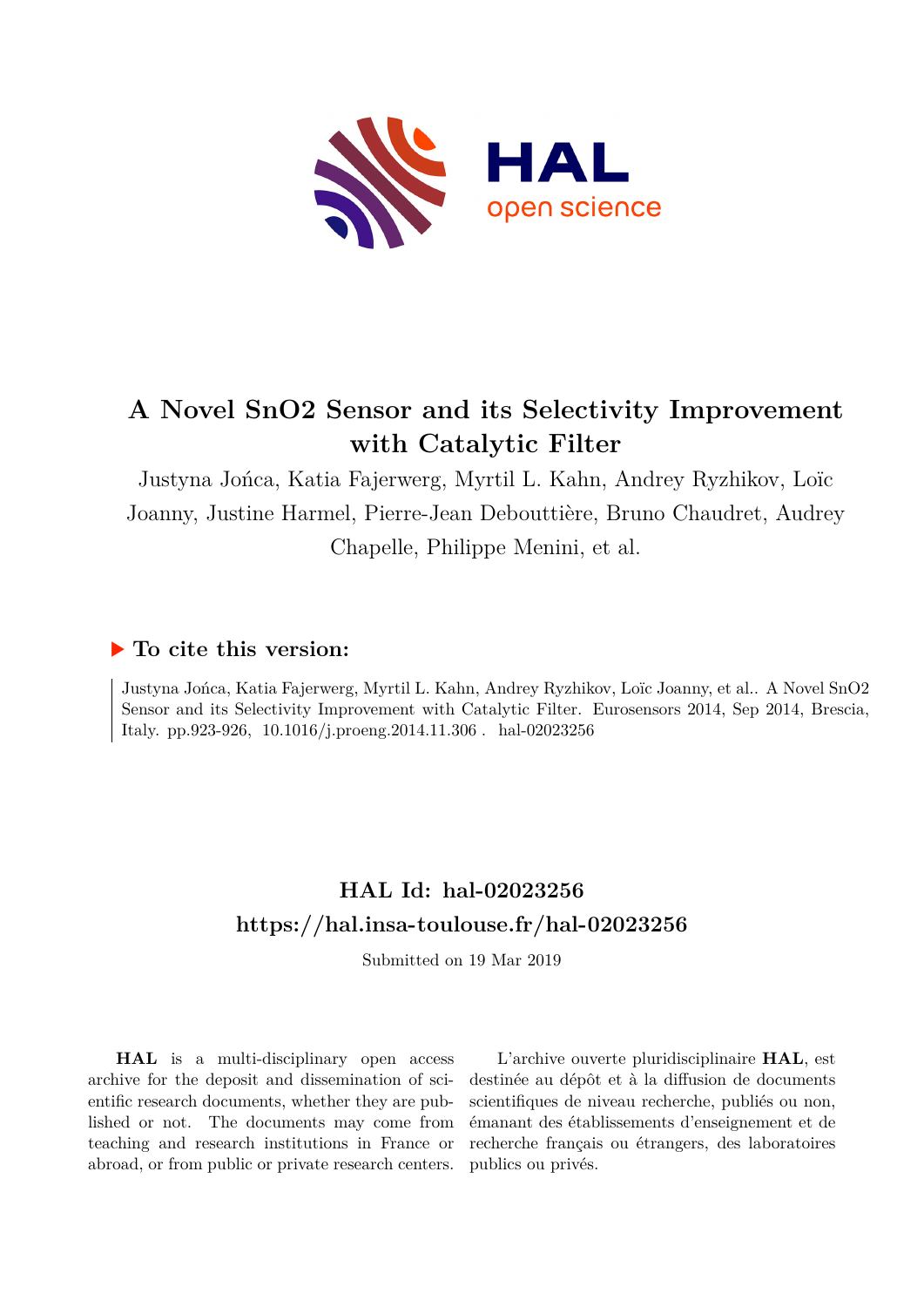### **A novel SnO2 sensor and its selectivity improvement with catalytic filters**

J. Jońca<sup>1</sup>, K. Fajerwerg<sup>1, 2</sup>, M. L. Kahn<sup>1</sup>, A. Ryzhikov<sup>1</sup>, L. Joanny<sup>1</sup>, J. Harmel<sup>1</sup>, P. J. Debouttière<sup>1</sup>,

B. Chaudret<sup>3</sup>, A. Chapelle<sup>4</sup>, P. Menini<sup>4</sup>, P. Fau<sup>1</sup>

*1: Laboratoire de Chimie de Coordination (LCC), CNRS, Toulouse, France* 

*2: Université Paul Sabatier, UT III, Toulouse, France* 

*3: Laboratoire de Physique et de Chimie des Nano-objets (LPCNO), INSA, UPS, CNRS, Toulouse, France* 

*4: Laboratoire d'Analyse et d'Architecture des Systèmes (LAAS), CNRS, Toulouse, France* 

#### **Summary**

We have developed a new organometallic approach for the preparation of  $SnO<sub>2</sub>$  gas sensitive layer. The investigated sensor has shown to be very sensitive to CO at  $500^{\circ}$ C and to NO<sub>2</sub> at  $350^{\circ}$ C. Additionally, an improvement of the sensor selectivity was achieved by the use of catalytic filter materials directly integrated into the device. The filers are made of zinc oxide and titanium dioxide supported gold nanopatricles (Au@ZnO, Au@TiO<sub>2</sub>), which were prepared by deposition-precipitation by urea (DPU) method. This catalytic filters, operated at room temperatures and under humid atmosphere (HR 50%), allowed to fully eliminate 100 ppm CO response, whereas the sensor always responds to 100 ppm  $C_3H_8$ .

#### **Motivation and results**

Despite the intense research work in the field of metal oxide semi-conductor sensors, the need for selective gas sensing devices remains a challenge. One strategy to improve the selectivity is to integrate catalytic filters into the device. Few years ago, gold nanoparticles (< 5 nm) based on reducible metal oxides supports (e.g. TiO<sub>2</sub>, CeO<sub>2</sub> and, MgO) have been investigated in several oxidation reactions [1, 2]. Such gold catalysts, prepared by a method initially developed by C. Louis and co-workers [3], exhibit a very high catalytic activity for CO even at room temperature [4]. Drawing on that pioneer work, we synthetized the Au@ZnO and  $Au@TiO<sub>2</sub>$  nano-composites. The catalytic activity towards CO for both materials was then evaluated as catalytic filters (i.e. at room temperature under 50% of humidity).

Concerning the  $SnO<sub>2</sub>$  sensor, a new sensitive layer was developed in our team by an organometallic approach. The pristine nanoparticles are made of  $\text{Sn}_3\text{O}_2(\text{OH})_2$ . They were deposited on miniaturized silicon gas sensor substrates by an ink-jet method. Upon *in situ* heating, the layer was transformed into SnO2. The sensor exhibited extremely high response to 1 ppm NO<sub>2</sub>, especially at low temperatures (S=66% at 350°C) (Fig. 1a), while the other tested gases (i.e. CO,  $C_3H_8$ , and NH<sub>3</sub>) were almost non-detected in these conditions. Such device allows therefore to selectively detect  $NO<sub>2</sub>$  gas at low temperature. At high temperatures, the sensor exhibited good CO sensitivity (Fig. 1b) with a detection limit below 2 ppm (S=9.8% at 500°C). However, other reducing gases were also well detectable at this temperature. The catalytic filters were therefore integrated into the device in order to increase the selectivity. The device is presented on Figure 2. The sensor was tightly connected with a holder containing 100 mg of  $Au@ZnO$  or  $Au@TiO<sub>2</sub>$  powders, forcing the gas mixture to pass through the filter before it reaches the  $SnO<sub>2</sub>$  sensitive layer. Figure 3a presents the sensor response to 100 ppm CO and  $C_3H_8$  in the presence or in the absence of the catalytic filter. A complete removal of 100 ppm CO from the gas mixture was observed, whereas the  $C_3H_8$  always passed through the filter. Superior reactivity towards CO at the applied conditions was obtained for Au@ZnO (Fig. 3b). These results open the way towards improved arrays of selective gas sensors.

#### **References**

[1] M. Haruta, T. Kabayashi, H. Sano, N. Yamada, *Novel gold catalysts for the oxidation of carbon monoxide at a temperature far below 0°C,* Chem. Lett. 16, 2 (1987) 405

[2] L. Delannoy, K. Fajerwerg, P. Lakshmanan, C. Potvin, C. Methivier, C. Louis, *Supported gold catalysts for the decomposition of VOC : Total oxidation of propene in low concentration as model reaction***,** App. Cat. B: 94 (2010) 117 [3] R. Zanella, L. Delannoy and C. Louis, *Mechanism of deposition of gold precursors onto TiO2 during the precipitation by cation absorption and deposition-precipitation with NaOH and urea, App. Cat. : A, 291, 1-2 (2005) 62* [4] C. Milone, M. Trapani, R. Zanella, E. Piperopolulos, S. Galvagno, *Deposition–precipitation with urea to prepare Au/Mg(OH)2 catalysts: Influence of the preparation conditions on metal size and load*, Mat. Res. Bull., 45, 12 (2010) 1928

#### **Word count:** 489

**Corresponding author:** Justyna Jońca, Laboratoire de Chimie de Coordination, 205 route de Narbonne, 31077 Toulouse Cedex 4, France, (+33) 05 61 33 31 45, jonca@lcc-toulouse.fr